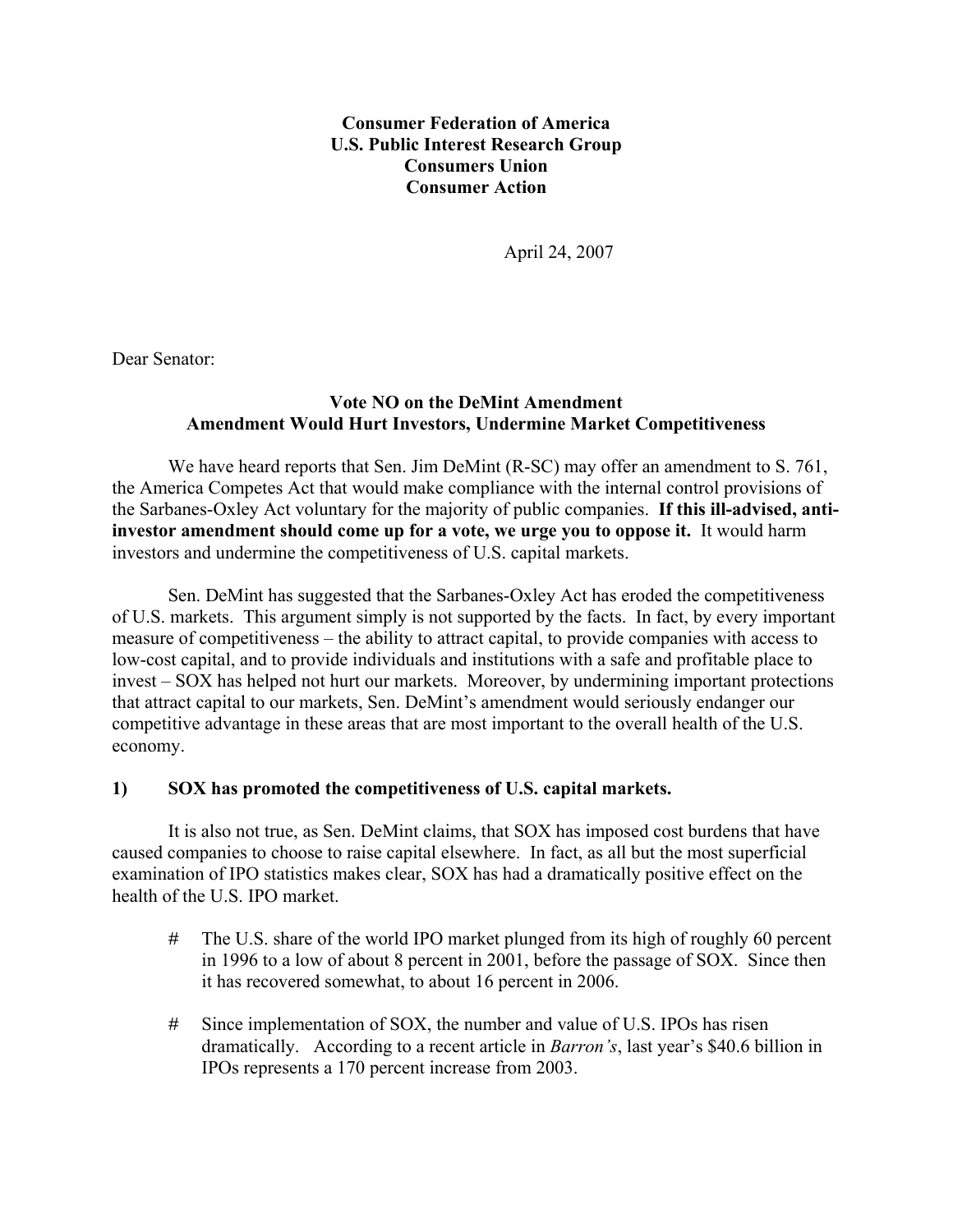# During that same period, the number of foreign companies listing on U.S. markets and the amount of money they raised here have also risen. In fact, a recent Thomsen Financial study examining 20 years of IPO statistics found that the \$10.6 billion foreign companies raised through U.S. IPOs last year represented a 23 percent share of U.S. IPO volume, the highest level since 1994. It also found that foreign companies accounted for 16 percent of IPOs in the United States last year, the highest percentage in the 20 years studied. Recent reports indicate that foreign companies accounted for an even higher 19 percent of the 67 IPOs conducted on the New York Stock Exchange, Nasdaq, and the American Stock Exchange during the first quarter of 2007.

Far from improving U.S. markets' ability to attract listings, Sen. DeMint's amendment would undermine the single best reason foreign companies have to list in the United States – the fact that investors are willing to pay more for the shares of those companies that show they are willing and able to meet U.S. investor protection standards. This "valuation premium," which shrank dramatically from 1999 through 2002, has increased significantly since the Sarbanes-Oxley Act was adopted.

## **2) The benefits of SOX greatly out-weigh the costs.**

 Sen. DeMint is also mistaken when he argues that the costs of the Sarbanes-Oxley Act's internal controls requirements are not justified by the benefits. Since the law was implemented, it has become clear that many companies had neglected their decades-old responsibility to maintain adequate controls to ensure the accuracy of their financial statements. Since implementation began, several thousand companies – more than 1,300 in 2005 and 1,118 in 2006 – have had to report material weaknesses in their controls. These enhanced reviews have also turned up several thousand financial misstatements – 1,538 in 2006 alone.

 The good news is that, at companies that have implemented the internal controls requirements, incidents of both material weaknesses and financial restatements are down dramatically. The number of material weaknesses among companies that have implemented the law declined 35 percent between 2005 and 2006, while the number of material weaknesses reported by non-implementing companies rose 20 percent. Similarly, the number of restatements declined by 14 percent among implementing companies, but rose 40 percent among those companies that have not yet implemented the law.

 The implications are clear. Prior to passage of the Sarbanes-Oxley Act, companies were not meeting their obligation to maintain adequate systems and procedures to ensure the accuracy of their financial reports. Since implementation began, those companies that have implemented the law have seen significant improvements in both the quality of their controls and the accuracy of their financial statements. These improvements represent very real savings to investors. A recent study by Glass Lewis & Co. found that **companies that issued financial restatements in 2006 under-performed the Russell 3000 index by 20 percent, while those with material weaknesses under-performed the index by 18 percent**.

\* \* \*